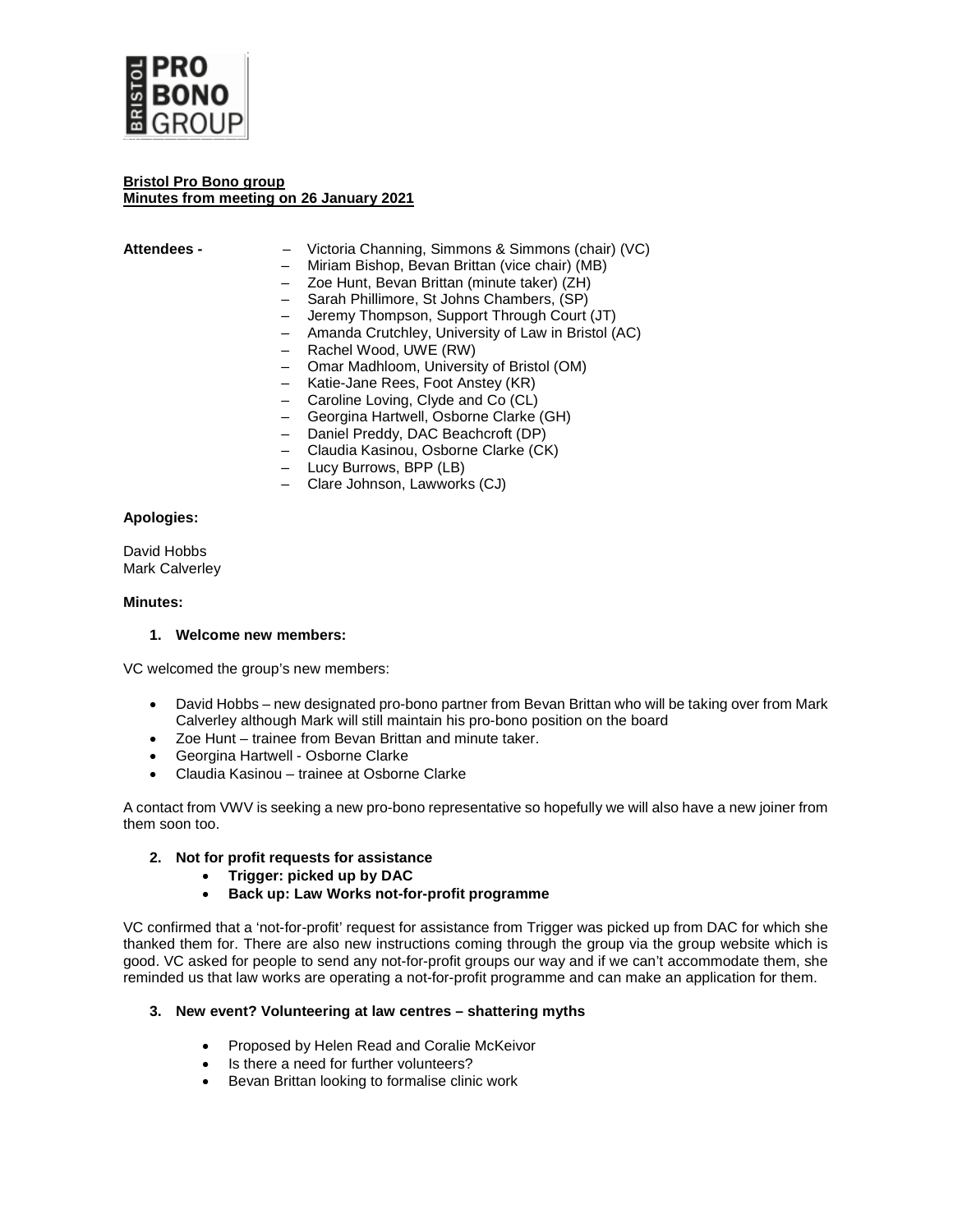

VC confirmed she had been in contact with Helen Read at the Law Society and Coralie McKeivor about possibly organising a new follow-up event to the event during pro bono week last year.

CJ confirmed happy to help.

VC said that she understood that some firms were keen to formalise some sort of arrangement with law centre or other pro bono clinics. Asked MB to talk through Bevan Brittan's journey.

MB confirmed that Bevan Brittan were at the start of the journey. Their employment law team have been volunteering with Avon and Bristol Law Centre for some time but been relatively discreet. Something they run with themselves and having been picking up a session every couple of months. Generally speaking, that is the only individual pro bono work Bevan Brittan have done but they are conscious that the Birmingham office have helped with the law centre and Leeds have a connection with CAB. Although in the initial stages, it is the will of the firm to give more individual pro bono volunteering work and have had helpful discussions with VC about what Simmons have been doing. There is an understanding that David is going back to the Bevan Brittan board and the risk team to see how we can take this further forward either at law centres or other places. Overall – at the beginning of the journey but keen to progress.

### **4. Sharing of pro bono activity**

VC said that there is a feeling among firms that there is the will to participate in clinics and provide advice to vulnerable individuals but there is confusion as to how that works logistically and who holds the insurance, who supervises, training if no specialism, how to gain that specialism without taking up a lot of time and how to do rotas etc. All these questions that come up that put a firm off. Interested to know if other firms are also suffering with this. Proposal that we have a session open to firms and pro bono representatives or individuals who want to start advising at clinics to talk them through logistically how to get involved, whether via law works clinic or a local pro bono centre. Needs to be demand from clinics and also the will from the fee paying law firm sector to take up that work. VC puts that to the floor to see if this is an issue we need to address or desire for a wider conversation?

CJ says that is a great topic to cover but she has a concern that every pro bono clinic largely operates differently and that might be why there is confusion. Definitely ground work in terms of confusion and regulations associated with this and supervision requirements. Some common areas but clinic models differ, especially in Bristol. Law works can do the matchmaking and connect firms and clinics. There will always be the need, the scope now is much broader because work is happening online. Can do some support in terms of myth busting and would help to have that hand in hand with some of the clinics within the region to say 'actually in our service we do it this way'. More than happy to help in that sense. Confirms she has guidance and it might tie in nicely with firms looking a broader pro bono policy and package that they want to put together. Not just clinics, also upskilling. Outlining all of those bits and pieces. Happy to talk more generally if there are specific problems.

VC thanks and says that is very helpful. She is right that we are all coming to this with different levels of experience. About understanding where the need is locally and what clinics are understaffed and then to ascertain where there is capacity and desire within firms to fill those gaps. That forms the basis of an information exchange and mentoring workshop. Asks if everyone online is from a firm who is looking to engage more in this area but doesn't know where to start?

CL confirms that she doesn't think Clyde and Co's Bristol office does very much pro bono itself and she is interested in finding out more about how they can get involved locally and, in particular, working with another firm. Her firm is also in the early stages.

MB thinks her Birmingham colleagues have a joint working relationship with other firms in the area that provide advice to that same clinic.

LB – works at both Bristol and Birmingham and works in the collaboration that MB speaks about so can speak about that as has some contacts around that if we want to know how the collaboration works and have some connections.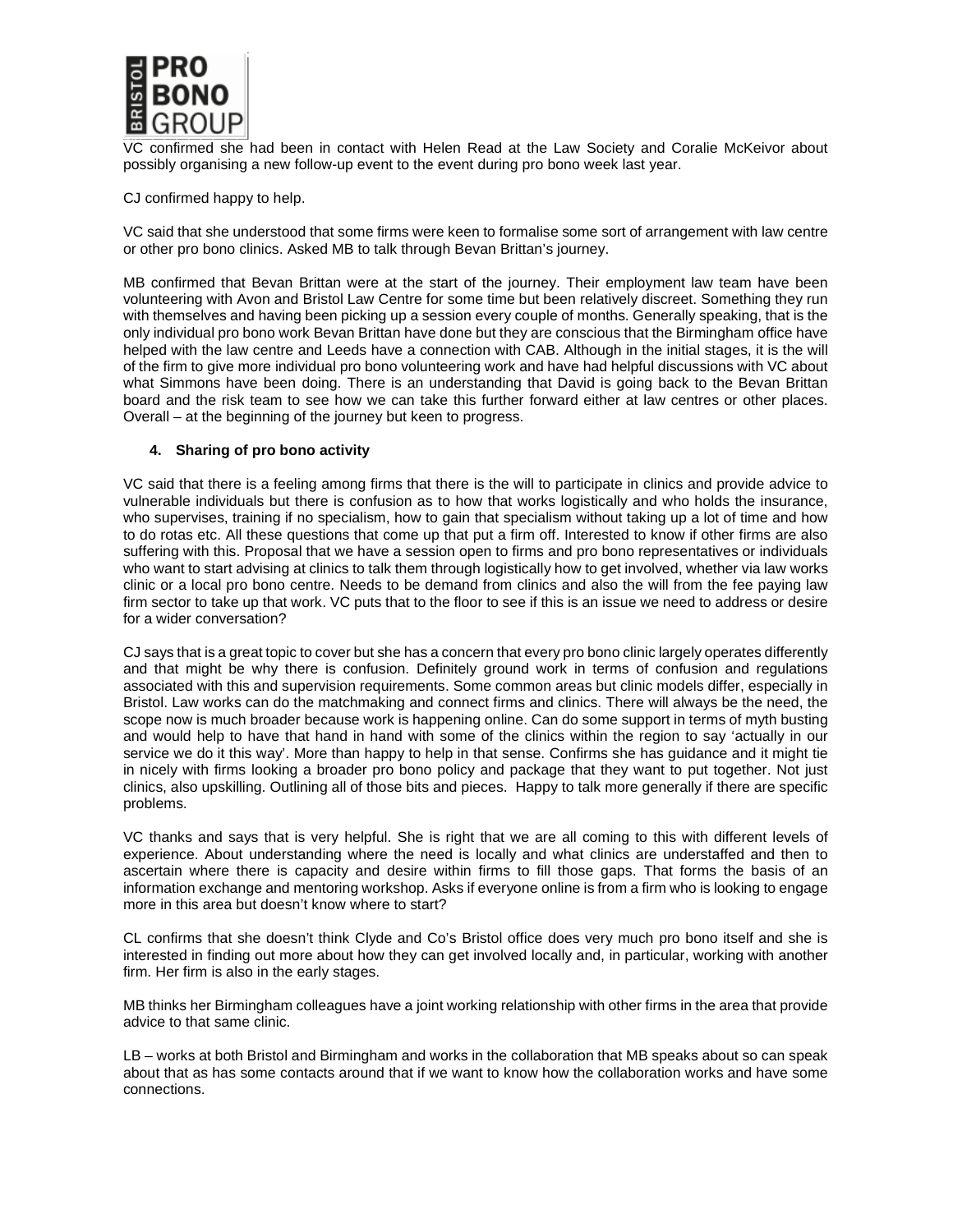

confirms we need to ascertain what the need is. Asks JT how they are operating.

JT says that they would never say no to extra people but are pretty much able to keep the rota running for the family scheme which runs once a fortnight. Pre-pandemic they were in the early stages of setting up a housing scheme but nothing has gone forward with that, partly because enquiries have been put on hold and partly because there is not the same flow of clients whilst working from home and not being able to have clients just walk in.

VC says that it may be a plan to help them with setting up a new clinic that has a sufficient client base which can be something that is essentially 'owned' by Bristol pro bono group.

CJ confirms that is definitely a plan B option. They need to scope out current opportunities in clinics which will differ. Another option is to start an entirely new service which is along the lines of what happened in Birmingham. In Cardiff they have support firms for providing homelessness advice. There are a couple of different options and may be about to have an event to outline what opportunities there are to get involved in and the appetite to do that. Something a bit bigger and longer term.

VC agrees. 6 months ago they were concerned about homelessness that kept coming up. If that is something she has experience in and they can, for example, set up a homelessness specific service that focuses on housing issues than that would perhaps be something that they can look at implementing. Sure there are lots of other services which would also appreciate the additional support.

CJ states that the Cardiff lawyers care clinic has gone online. That came back because brought in volunteers across firms and they have facilitated and supported training specific to the areas of law the firms identified that the service users needed. It may be different in Wales as the rules are slightly different but they could help with that and could provide some confidence and comfort that they are addressing the matter appropriately and that can all be done online. The service came as a bit of a package.

## **5. Updating referral page of website**

VC discussed the referral page on the website. The website has a page on the different programmes that are available within Bristol and the wider South West area that the group is alive to that offer pro bono support. Some are offered by universities, some by law centres etc. It needs updating and refining so it is fit for purpose.

- 1. Needs to signpost clients to the appropriate sources of information and advice
- 2. Needs to signpost lawyers to certain advice services that need additional support

VC asked if we could have trainees who would look at that website and contact different members of the pro bono group and make sure that the resources are up to date. This would form some relatively firm foundations in assessing legal need within the wider Bristol network and perhaps creating a roadmap in assisting individuals in advice via law clinics or other providers of pro bono services. Without that starting point, we are operating a bit in the dark so it is a necessary task.

Asks EF to gather a task force to do this work and will help her with the technical side. It is about applying a logical legal brain to the information and figuring out the gaps and essentially organising it.

ZH and DS both offer to help and EF confirms she will put her email in the chat for people to contact her.

VC asked if there was anyone online with a burning inspired idea about an event we might participate in as a follow up to our Bristol pro bono group in pro bono week? If not, it may be something we keep on the back burner as we progress through the first quarter of the year. Updating the referral page of the website might throw up some ideas as we become more familiar with the landscape.

## **6. Updates on different pro bono activities firms have been involved in**

VC said that as we don't have a speaker today, it was now an opportunity for anyone who has participated in pro bono to give us an idea of what they have been doing so we can become familiar with each other's practices.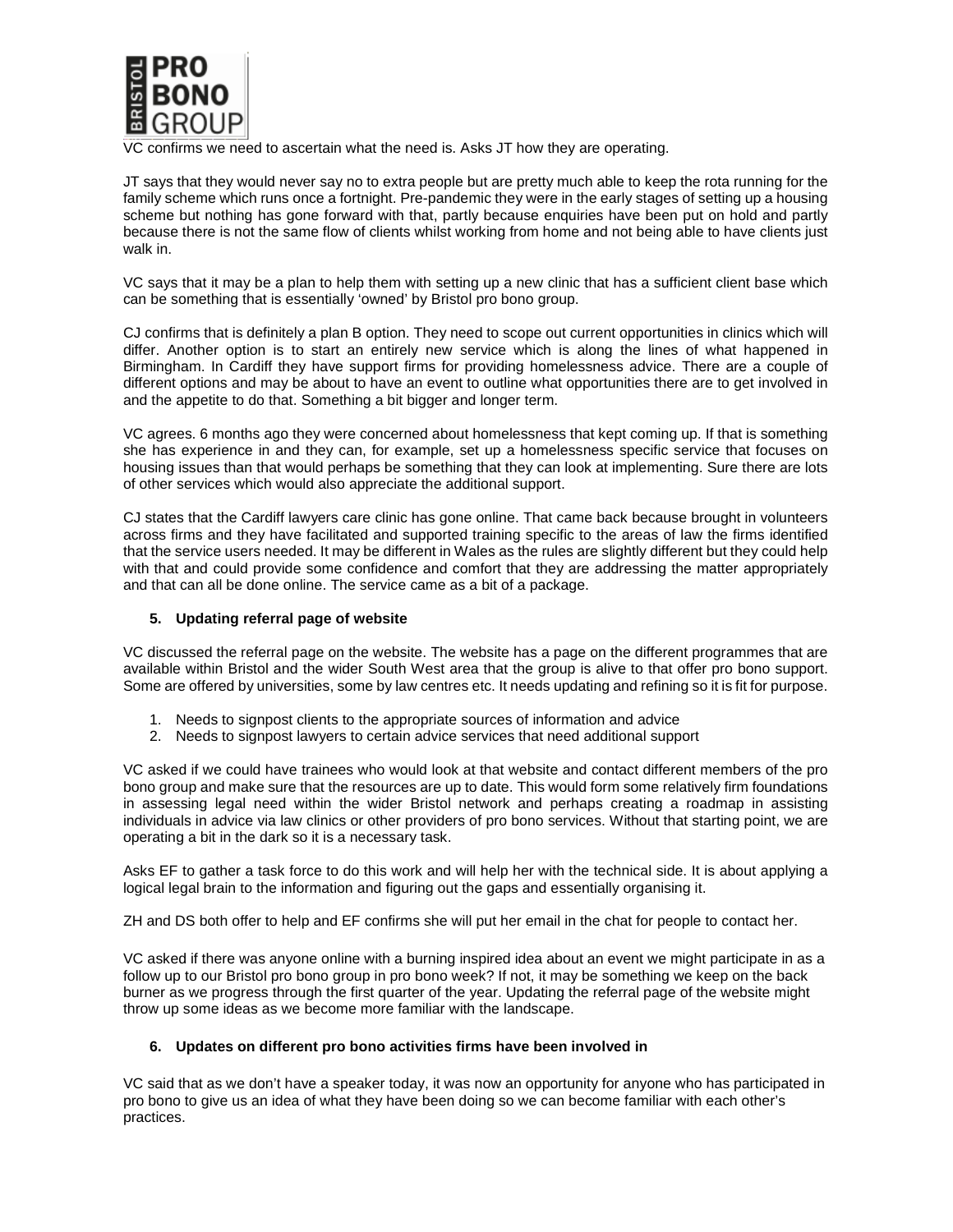

SP had a fascinating interview with Stuart Harrison about Legal Tech which was really good. It was an in depth look into technology and how it can assist of hinder. She doesn't know when the report is coming out but thinks fairly soon.

JT has been in touch with a lady who was helping him. He thinks they were looking at having a single portal whereby the advisors could book sessions themselves and clinics could book sessions also in the same place.

SP said that would be amazing. For her, that is the biggest barrier, harnessing the energy of volunteering and connecting them with the clients.

VC confirmed she had also spoken with Stuart Harrison, he hadn't quite appreciated the different actors within the pro bono community more broadly and was surprised we have such an intricate network so it was an interesting information exchange.

VC also updated that they have a webinar with a group of pro bono lawyers from Australia soon. They are ahead of the UK with the provision of pro bono services in terms of communicating within their pro bono network but they are trialling a new pro bono management system. It is designed to make managing pro bono cases easier and less time intensive so that those who put their hands up to become a pro bono coordinator find it less onerous and are actually focusing on the things that matter i.e. giving advice instead of faffing with rotas. VC will report back once she has met with them.

VC asked how universities are doing.

AC – students are anxious about when they are coming back. It is an unsettling time and they have a lot of clients who have dropped off so haven't had the flow of interest for support they normally have and are looking at why. It has been a quiet few weeks.

LB said that they have experienced that with some clinics with the client drop off. Their family clinic has gone quiet but employment and housing clinic has a huge waiting list so a lot of clients on those but generally the change of the lockdown hasn't affected BPP provision that much just because everything was already run online anyway and they have been delivering online since September. A drop off in some areas and an increased demand in others.

CJ – across the wider network it is definitely peaks and troughs. A couple of services are saying they have capacity and others are saying that they need more volunteers. Mostly they are saying that there is a missing gap of clients which they are conscious of because they don't think it is because the problems have gone away. May be about access or marketing as there is no place now for people to walk in. It is difficult to market and say that these services are still running.

LB – for pro bono week they have a speaker for an organisation in Birmingham talking about this and the gap between providing the pro bono services during lockdown and the problem of reaching those communities that are the most vulnerable. There were some really interesting ideas. The speaker worked for a community group and they had paid to buy some tablets and were engaging with some local religious and community groups in the areas which then made contact with the volunteers and vulnerable families who weren't reaching out themselves either through lack of trust or know how. Volunteers were dialling in and setting up the calls and then a lawyer from the clinic was at the other end and helping to take the call. There were interesting comments about the barriers that they have faced and how they overcame these by utilising groups which had the trust of the individuals they were trying to reach. It is a big problem about getting access to these people who now can't pop into a court or library. This may be a good discussion point the group could talk about and how to plug that gap.

VC has recently moved near to St Pauls advice centre and rang them for a chat. They are struggling because they don't know who to refer client to as doors are all shut there are huge language barriers so they can't guarantee that an organisation can convey the information needed because they have no translators so they are at a loss as to what to do. They have the trust of local communities and it is heart breaking because